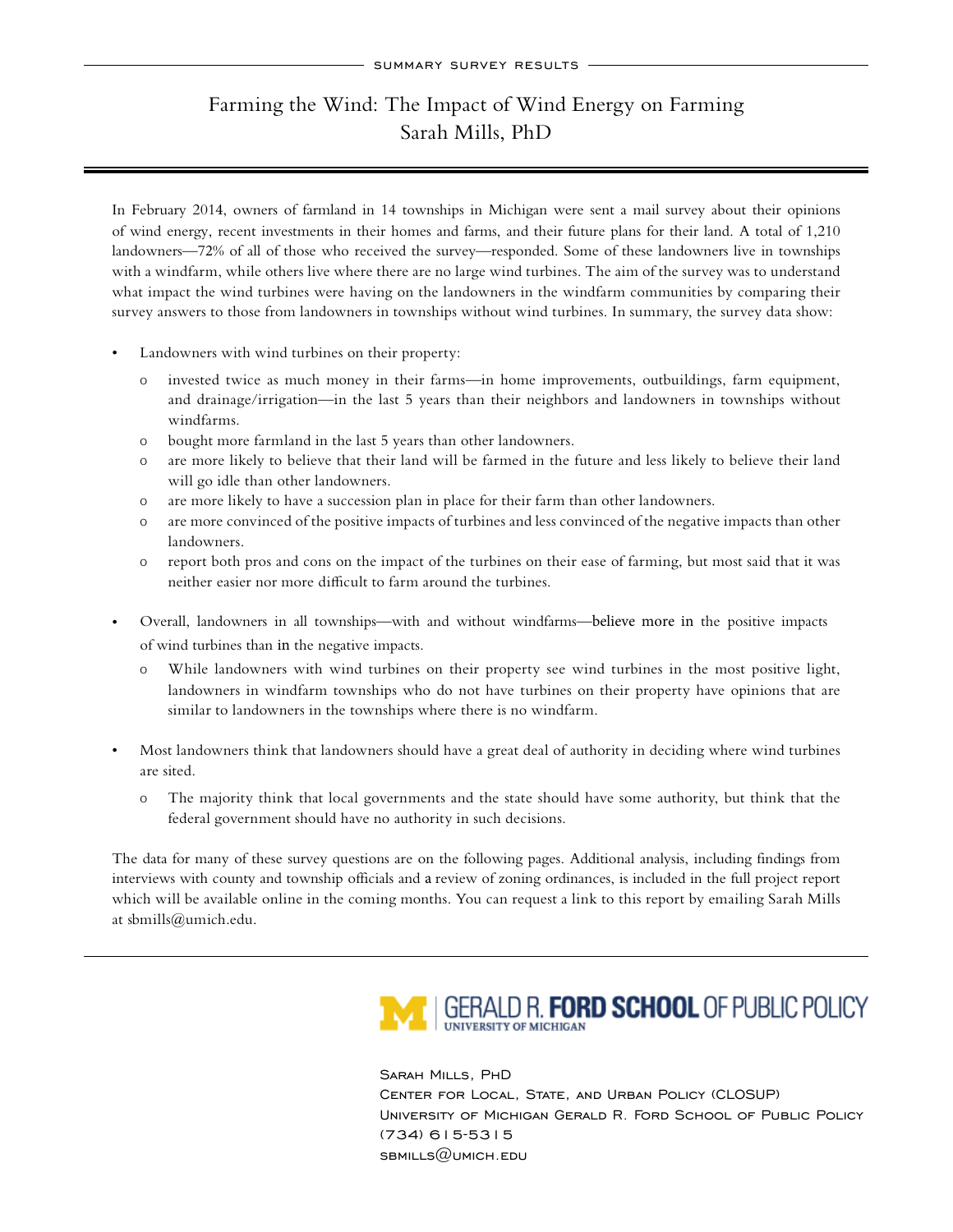*Question:* How strongly do you agree or disagree with each statement about wind turbines?



*Question:* How much authority should each of these groups have for deciding where wind turbines are sited?



Wind turbines…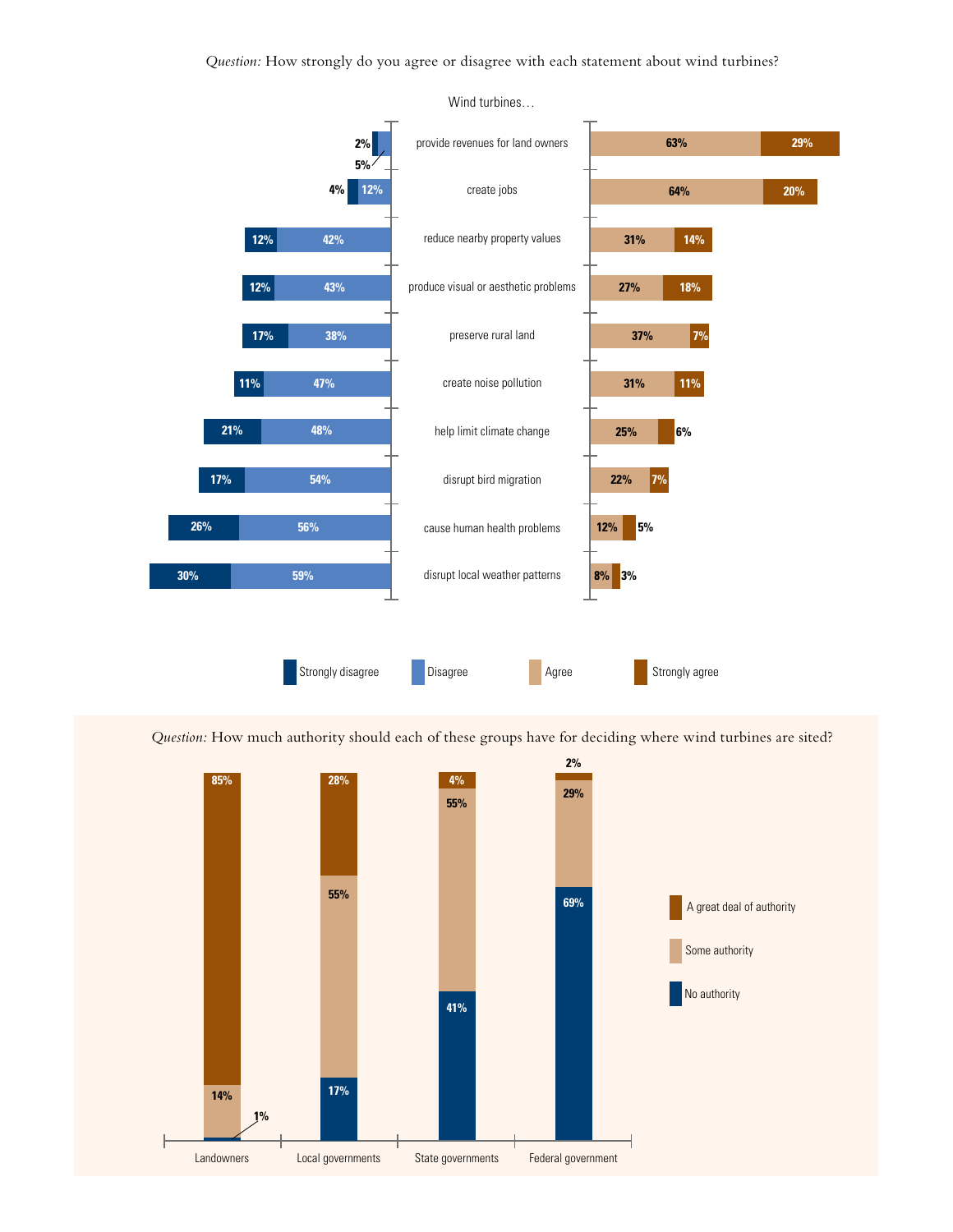

*Question:* Do you have a succession plan in place for your land?







*Question:* Since 2008, have you purchased any additional farmland and, if so, how many acres?